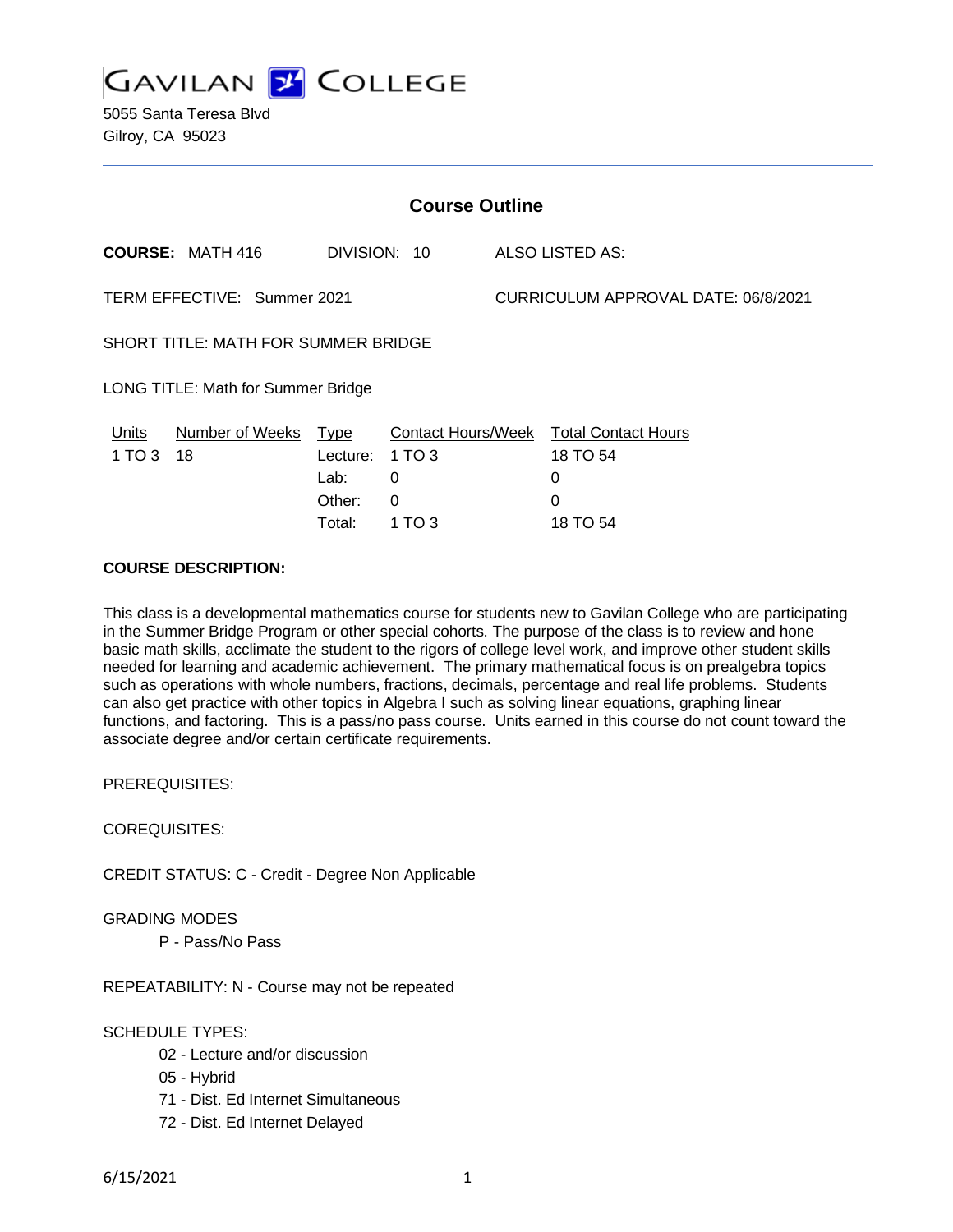### **STUDENT LEARNING OUTCOMES:**

By the end of this course, a student should:

1. Perform basic operations with whole numbers, fractions, decimals, percentages and signed numbers without the use of a calculator

2. Develop and utilize math specific and more general study skills and test taking strategies. Measure:

3. Formulate and solve real life problems with fractions, decimals, and percentage. Measure:

4. Identify an equation as linear or quadratic and use an appropriate method to solve.

5. Analyze a linear equation in two variables, graph the equation and use the equation to solve real live applications.

6. Add, subtract, multiply, divide and factor polynomials.

#### **CONTENT, STUDENT PERFORMANCE OBJECTIVES, OUT-OF-CLASS ASSIGNMENTS**

Curriculum Approval Date: 06/8/2021

1 Unit Course Content:

1 Hours

Content: Assessment Exam

Student Performance Objectives (SPO): Students will take an online assessment exam to determine their strengths and weaknesses.

5 Hours

Content: Whole Numbers, Divisibility Rules and Prime factorization

Student Performance Objectives (SPO):

Complete problems on addition, subtraction, multiplication, division and exponents with whole numbers without a calculator.

Students will evaluate numerical expressions using the Order of Operations without a calculator. Students will be able to identify factors of a number using divisibility rules.

Students will be able to identify prime numbers and prime factor 3- 5 digit numbers

6 Hours

Content: Fractions

Student Performance Objectives (SPO):

Students will demonstrate the ability to convert decimals to fractions and vise-versa, perform all the operations with decimals and solve the application problems.

6 Hours

Content: Decimals

Student Performance Objectives (SPO): Students will be able to identify place value in decimal numbers, convert decimals to fractions and vise-versa, perform all the operations with decimals and solve the application problems.

2 Unit Class: 1 unit

 $\overline{+}$ 

5 Hours

Content: Percentage

Student Performance Objectives (SPO):

Student will be able to convert between percent, fraction, and decimal an solve percentage problems. Students will be able to set up and solve a problems involving percentages and their applications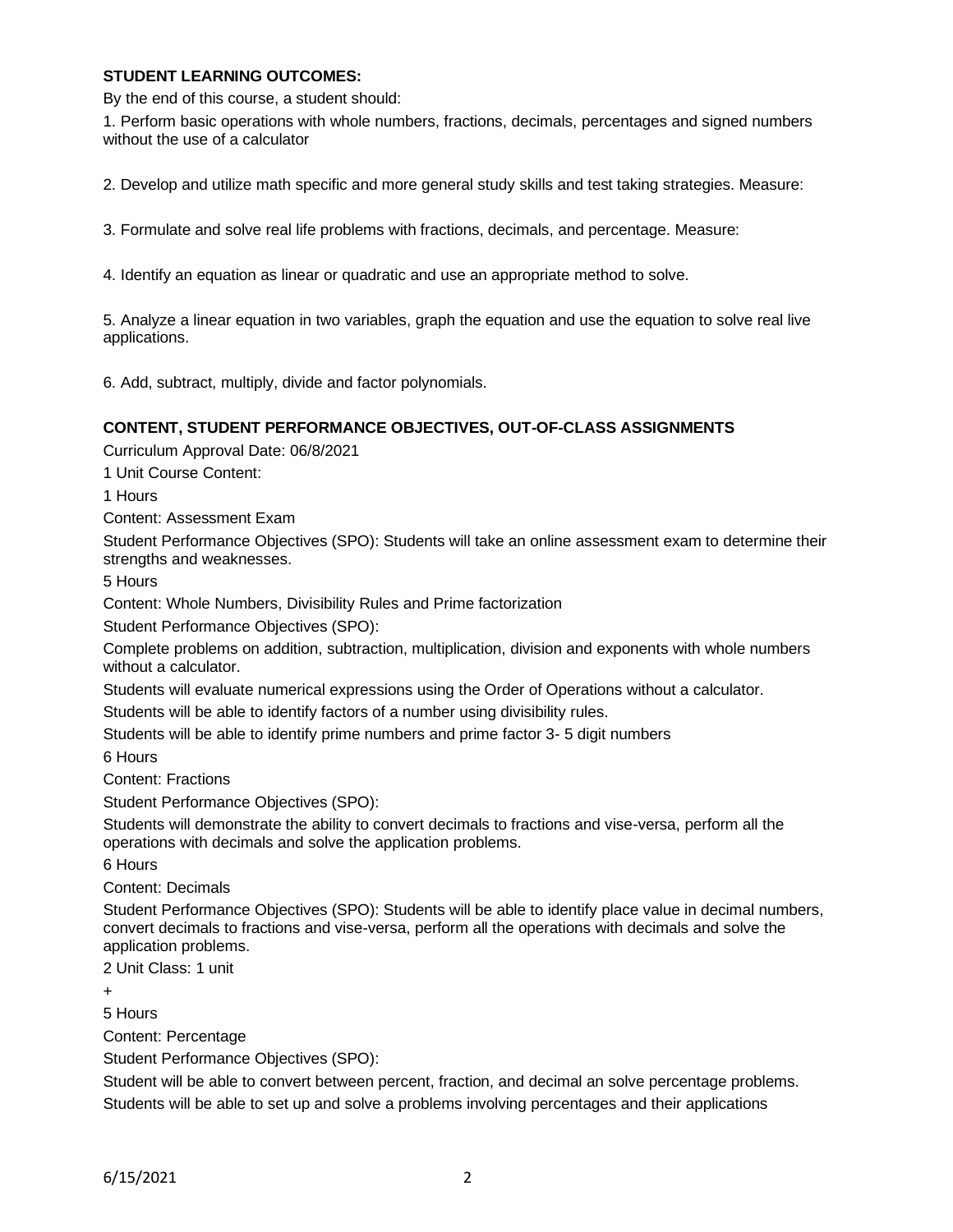6 Hours Content: Formulas and Linear Equations Student Performance Objectives (SPO): Students will be able to evaluate formulas, solve a wide variety of linear equations. 7 Hours Content: Linear Functions Student Performance Objectives (SPO): Students will be able to find the equation of a line, graph the line, identify slope, intercepts and other points on the line, and solve application problems. 3 units: 2 units + 7 Hours Content: Polynomials Student Performance Objectives (SPO): Students will be able to add, subtract, divide, and multiply polynomials. 6 Hours Content: Factoring Student Performance Objectives (SPO): Students will be able to factor any polynomial using grouping, special products, factoring out the common factor. 5 Hours Content: Solving polynomial equations plus applications

Student Performance Objectives (SPO):

Students will be able to solve polynomial equations by factoring and applications involving polynomials

### **METHODS OF INSTRUCTION:**

Lecture, group work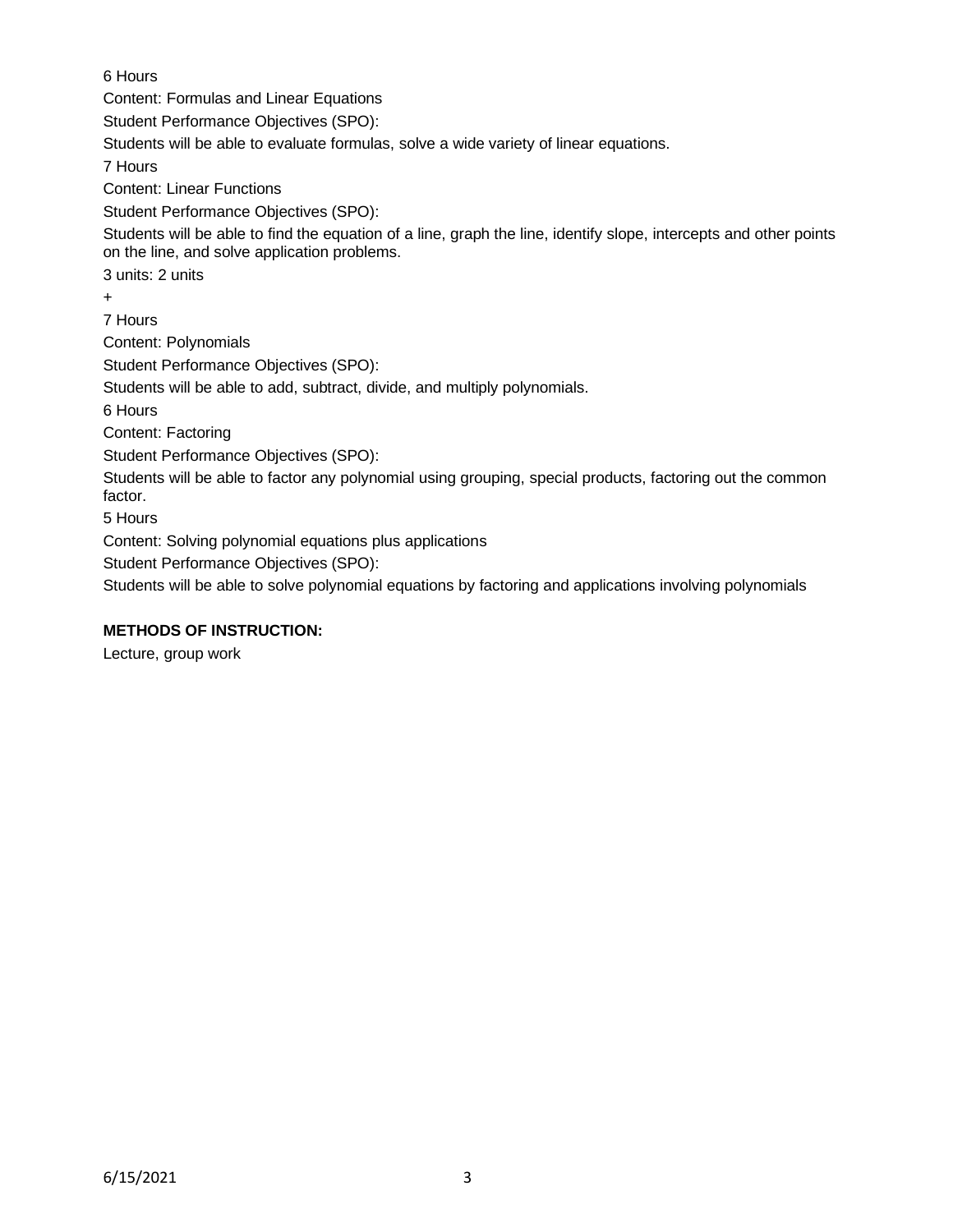## **OUT OF CLASS ASSIGNMENTS:**

Required Outside Hours: 6

Assignment Description:

Homework assignment: Complete problems on addition, subtraction, multiplication, division and exponents with whole numbers without a calculator.

Required Outside Hours: 6

Assignment Description:

Homework assignment: Simplify fractions, find the LCD of fractions, add, subtract, divide, and multiply fractions w/o

calculator and solve related application problems.

Required Outside Hours: 6

Assignment Description:

Homework assignment: Convert decimals to fractions and vise-versa, perform all the operations with decimals and solve the application problems.

Required Outside Hours: 6

Assignment Description:

(For 2-unit class) Homework Assignment: Perform conversion between percent, fractions, and decimals and solve problems involving percentages and their applications.

Required Outside Hours: 6

Assignment Description:

(For 2-unit class) Homework Assignment: Find the equation of a line, graph the line, identify slope, intercepts and other points on the line, and solve application problems.

Required Outside Hours: 6

Assignment Description:

(For 3-unit class) Homework Assignment: Factor polynomials using grouping, special products and factoring out the common factor.

Required Outside Hours: 6

Assignment Description:

(For 3-unit class) Homework Assignment: Add, subtract, divide, and multiply polynomials.

Required Outside Hours: 6

Assignment Description:

(For 2-unit class) Homework Assignment: Evaluate formulas and solve various linear equations.

Required Outside Hours: 6

Assignment Description:

(For 3-unit class) Homework Assignment: Solve polynomial equations by factoring and solve application problems involving polynomials.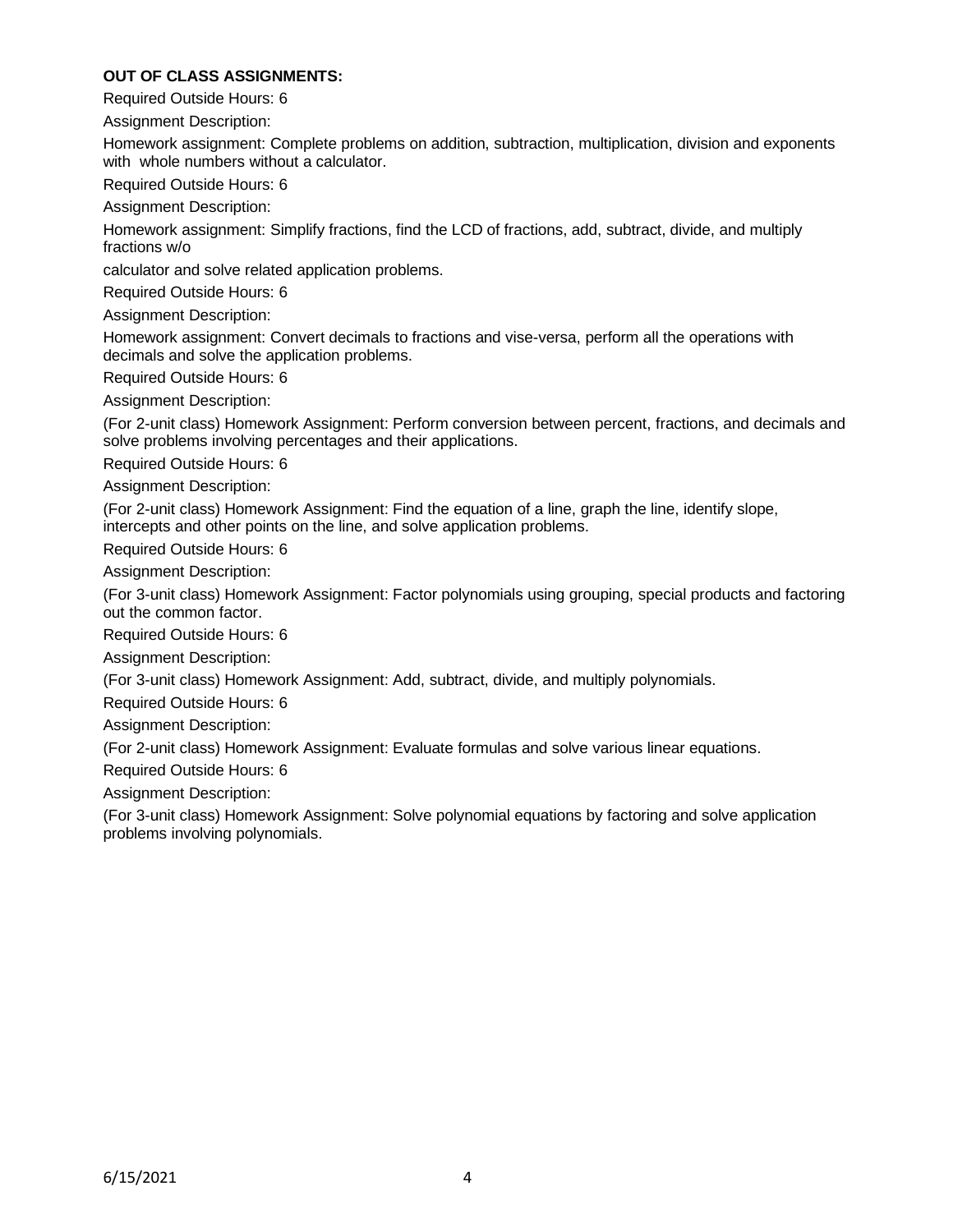## **METHODS OF EVALUATION:**

Category 1 - The types of writing assignments required: Percent range of total grade: 0 % to % Category 2 - The problem-solving assignments required: Percent range of total grade: 90 % to 100 % Homework Problems **Quizzes** Exams Other: In class group work Category 3 - The types of skill demonstrations required: Percent range of total grade: 0 % to % Category 4 - The types of objective examinations used in the course: Percent range of total grade: 0 % to 10 % Other: group projects, learning skills assignments

# **REPRESENTATIVE TEXTBOOKS:**

K. Elayn Martin-Gay. Prealgebra and Introductory Algebra. New Jersey: Pearson/Prentice Hall,2019. ISBN: 978-0134707631 Reading Level of Text, Grade: 12 Verified by: K. Wagman